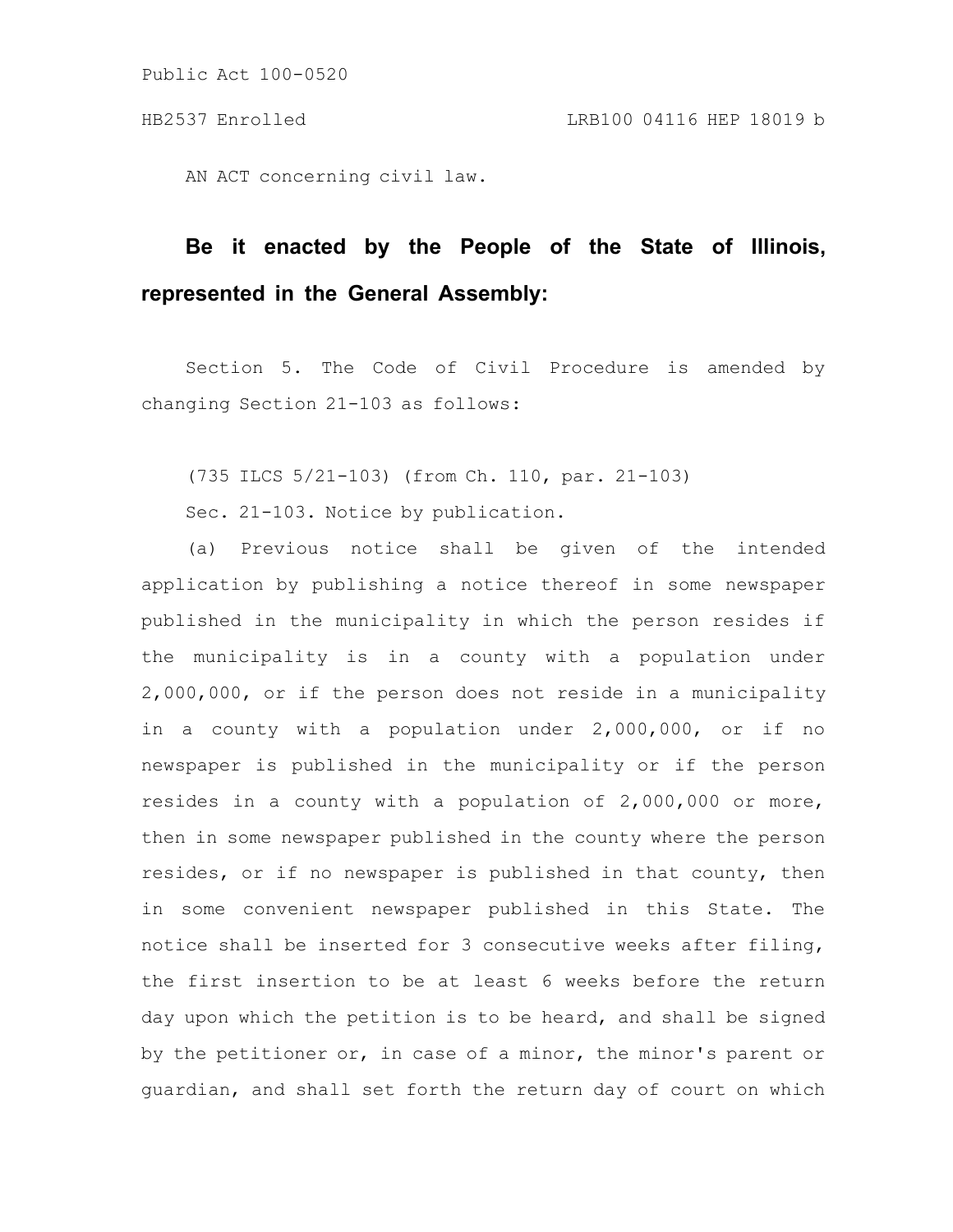## HB2537 Enrolled LRB100 04116 HEP 18019 b

the petition is to be heard and the name sought to be assumed.

(b) The publication requirement of subsection (a) shall not be required in any application for a change of name involving a minor if, before making judgment under this Article, reasonable notice and opportunity to be heard is given to any parent whose parental rights have not been previously terminated and to any person who has physical custody of the child. If any of these persons are outside this State, notice and opportunity to be heard shall be given under Section 21-104.

(c) The Director of State Police or his or her designee may apply to the circuit court for an order directing that the notice and publication requirements of this Section be waived if the Director or his or her designee certifies that the name change being sought is intended to protect a witness during and following a criminal investigation or proceeding.

(d) The maximum rate charged for publication of a notice under this Section may not exceed the lowest classified rate paid by commercial users for comparable space in the newspaper in which the notice appears and shall include all cash discounts, multiple insertion discounts, and similar benefits extended to the newspaper's regular customers.

(Source: P.A. 94-147, eff. 1-1-06.)

Section 10. The Code of Civil Procedure is amended by adding Section 21-103.5 as follows: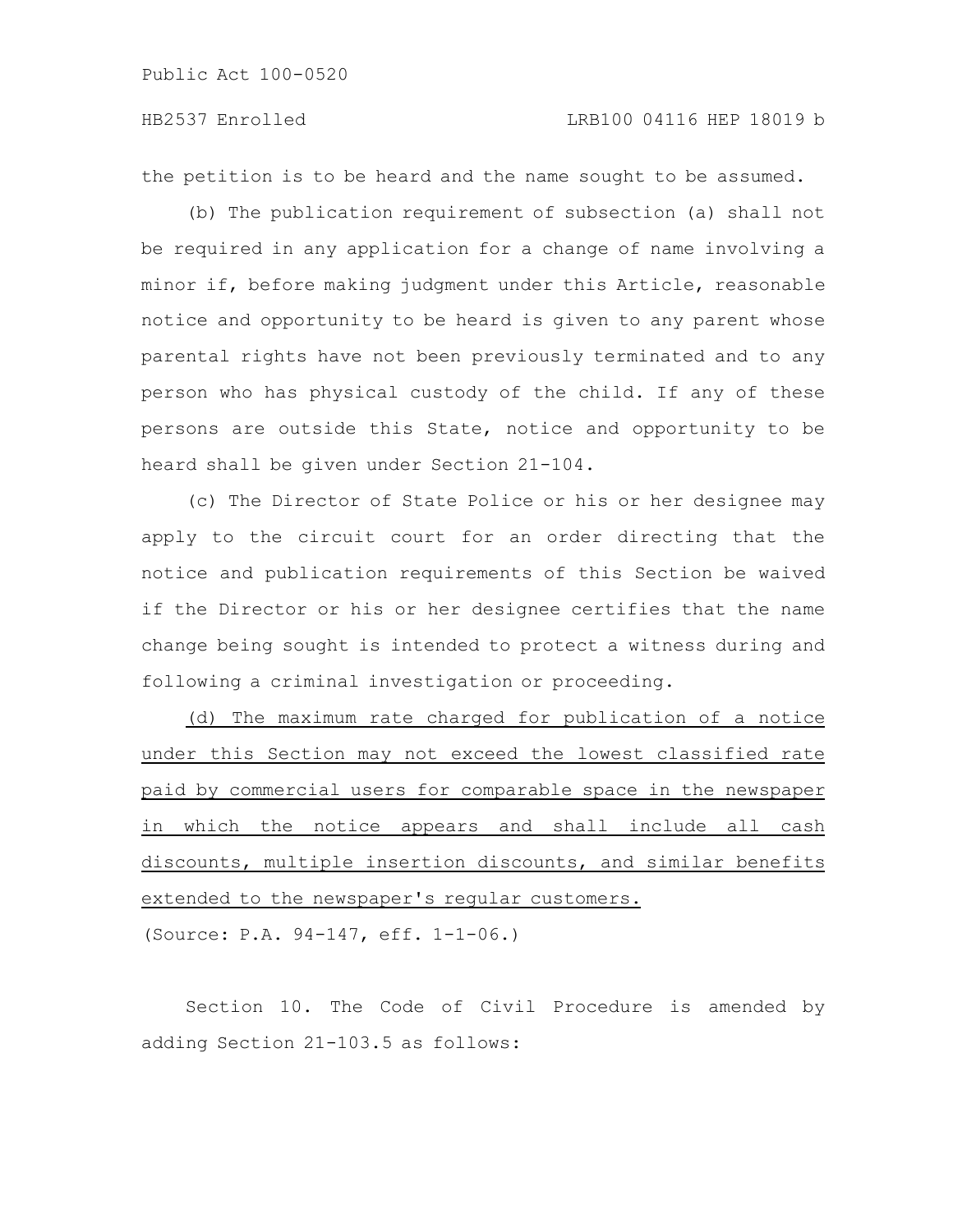(735 ILCS 5/21-103.5 new)

Sec. 21-103.5. Change of name involving a minor. In any application for a change of name involving a minor, before a judgment under this Article may be entered, actual notice and an opportunity to be heard shall be given to any parent whose parental rights have not been previously terminated and to any person who has been allocated parental responsibilities under Section 602.5 or 602.7 of the Illinois Marriage and Dissolution of Marriage Act. If any of these persons is outside this State, notice and an opportunity to be heard shall be given under Section 21-104.

Section 15. The Illinois Marriage and Dissolution of Marriage Act is amended by changing Sections 413 and 504 as follows:

(750 ILCS 5/413) (from Ch. 40, par. 413)

Sec. 413. Judgment.

(a) A judgment of dissolution of marriage or of legal separation or of declaration of invalidity of marriage shall be entered within 60 days of the closing of proofs; however, if the court enters an order specifying good cause as to why the court needs an additional 30 days, the judgment shall be entered within 90 days of the closing of proofs, including any hearing under subsection (j) of Section 503 of this Act and submission of closing arguments. A judgment of dissolution of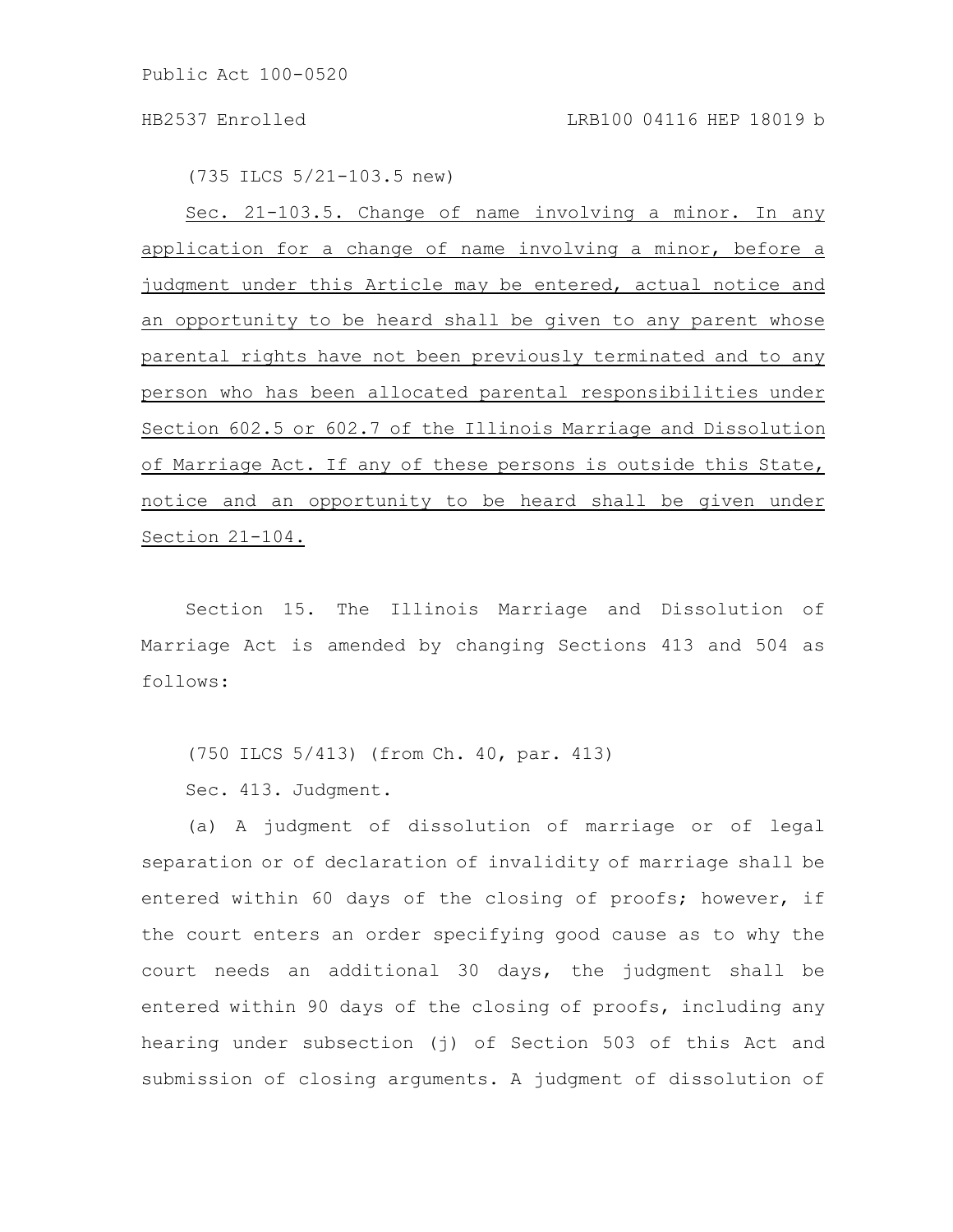# HB2537 Enrolled LRB100 04116 HEP 18019 b

marriage or of legal separation or of declaration of invalidity of marriage is final when entered, subject to the right of appeal. An appeal from the judgment of dissolution of marriage that does not challenge the finding as to grounds does not delay the finality of that provision of the judgment which dissolves the marriage, beyond the time for appealing from that provision, and either of the parties may remarry pending appeal. An order requiring maintenance or support of a spouse or a minor child or children entered under this Act or any other law of this State shall not be suspended or the enforcement thereof stayed pending the filing and resolution of post-judgment motions or an appeal.

(b) The clerk of the court shall give notice of the entry of a judgment of dissolution of marriage or legal separation or a declaration of invalidity of marriage:

(1) if the marriage is registered in this State, to the county clerk of the county where the marriage is registered, who shall enter the fact of dissolution of marriage or legal separation or declaration of invalidity of marriage in the marriage registry; and within 45 days after the close of the month in which the judgment is entered, the clerk shall forward the certificate to the Department of Public Health on a form furnished by the Department; or

(2) if the marriage is registered in another jurisdiction, to the appropriate official of that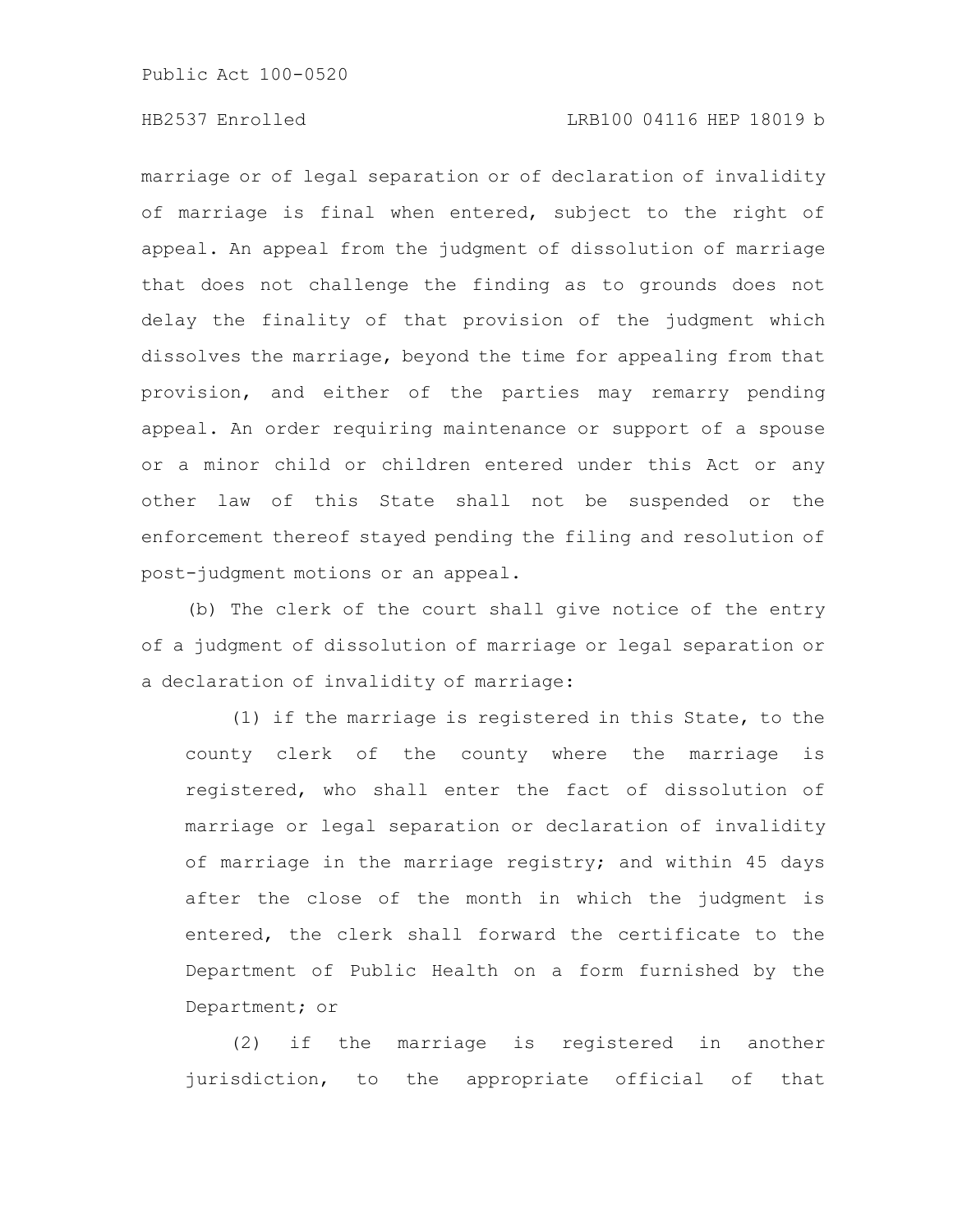jurisdiction, with the request that he enter the fact of dissolution of marriage or legal separation or declaration of invalidity of marriage in the appropriate record.

(c) Unless the person whose marriage is dissolved or declared invalid requests otherwise, the judgment under this Section shall contain a provision authorizing the person to resume the use of his or her former or maiden name, should he or she choose to do so, at any time he or she chooses to do so. Upon request by a wife whose marriage is dissolved or declared invalid, the court shall order her maiden name or a former name restored.

(d) A judgment of dissolution of marriage or legal separation, if made, shall be awarded to both of the parties, and shall provide that it affects the status previously existing between the parties in the manner adjudged. (Source: P.A. 99-90, eff. 1-1-16.)

(750 ILCS 5/504) (from Ch. 40, par. 504)

Sec. 504. Maintenance.

(a) Entitlement to maintenance. In a proceeding for dissolution of marriage or legal separation or declaration of invalidity of marriage, or a proceeding for maintenance following dissolution of the marriage by a court which lacked personal jurisdiction over the absent spouse, the court may grant a maintenance award for either spouse in amounts and for periods of time as the court deems just, without regard to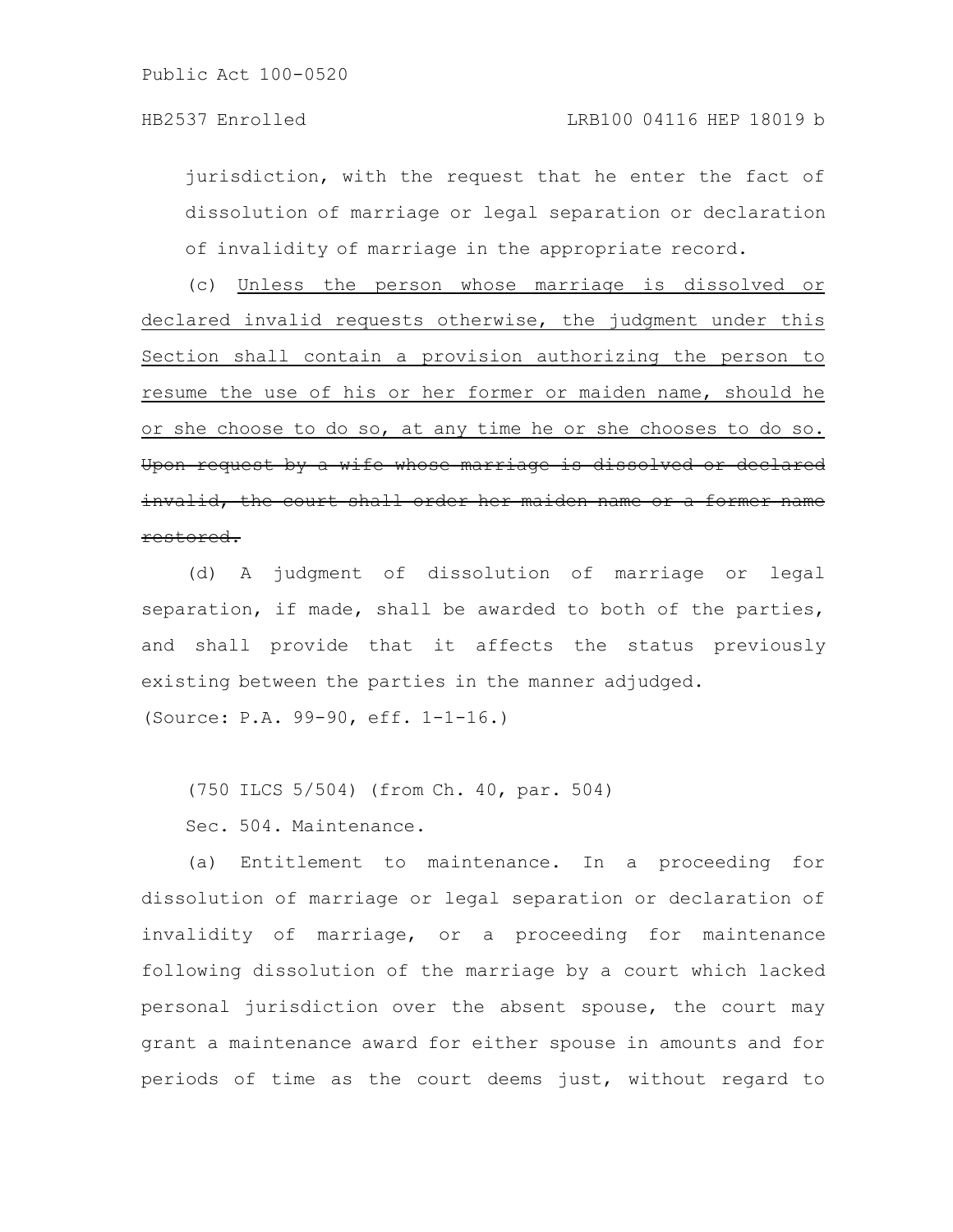marital misconduct, and the maintenance may be paid from the income or property of the other spouse. The court shall first determine whether a maintenance award is appropriate, after consideration of all relevant factors, including:

(1) the income and property of each party, including marital property apportioned and non-marital property assigned to the party seeking maintenance as well as all financial obligations imposed on the parties as a result of the dissolution of marriage;

(2) the needs of each party;

(3) the realistic present and future earning capacity of each party;

(4) any impairment of the present and future earning capacity of the party seeking maintenance due to that party devoting time to domestic duties or having forgone or delayed education, training, employment, or career opportunities due to the marriage;

(5) any impairment of the realistic present or future earning capacity of the party against whom maintenance is sought;

(6) the time necessary to enable the party seeking maintenance to acquire appropriate education, training, and employment, and whether that party is able to support himself or herself through appropriate employment or any parental responsibility arrangements and its effect on the party seeking employment;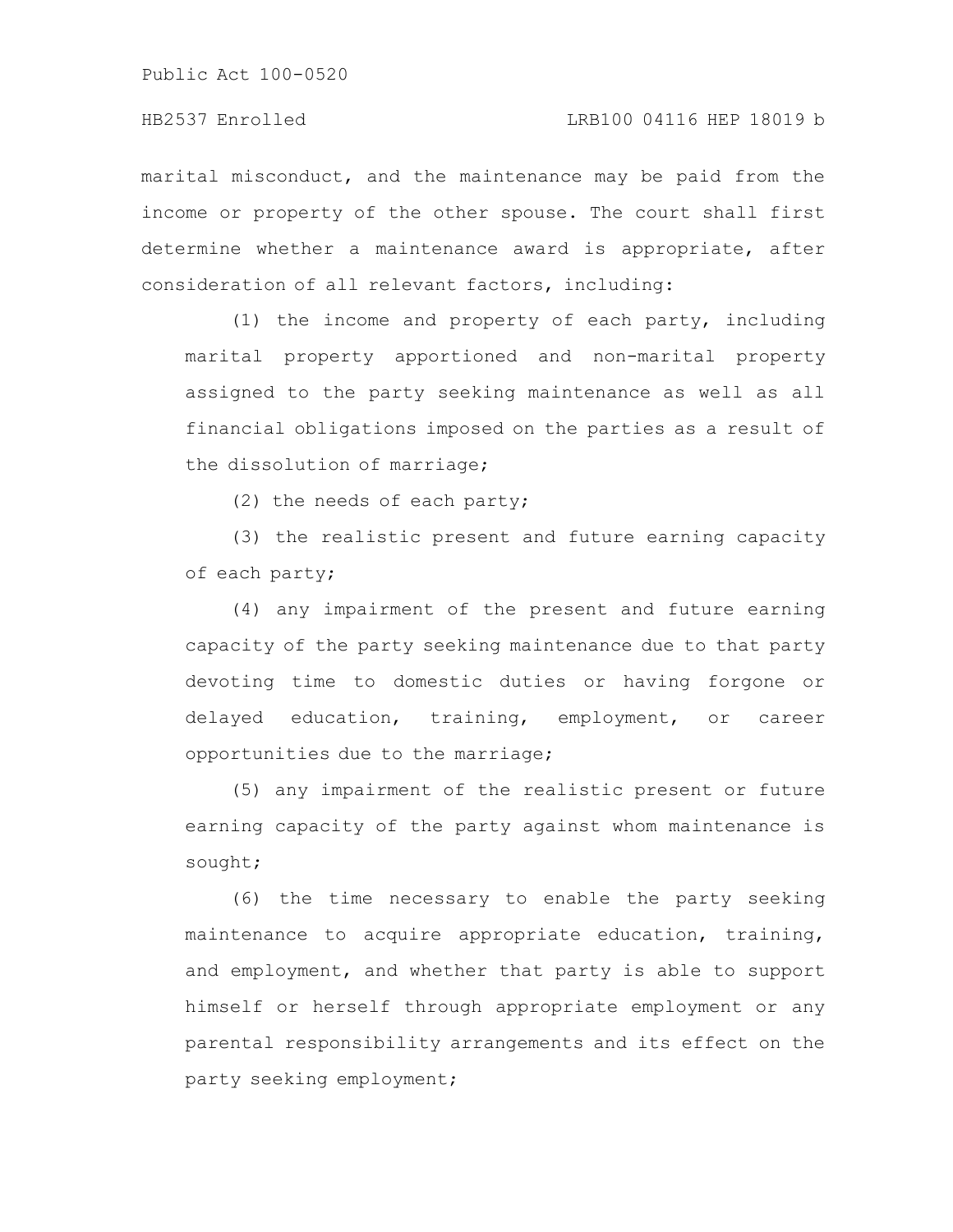(7) the standard of living established during the marriage;

(8) the duration of the marriage;

(9) the age, health, station, occupation, amount and sources of income, vocational skills, employability, estate, liabilities, and the needs of each of the parties;

(10) all sources of public and private income including, without limitation, disability and retirement income;

(11) the tax consequences of the property division upon the respective economic circumstances of the parties;

(12) contributions and services by the party seeking maintenance to the education, training, career or career potential, or license of the other spouse;

(13) any valid agreement of the parties; and

(14) any other factor that the court expressly finds to be just and equitable.

(b) (Blank).

(b-1) Amount and duration of maintenance. If the court determines that a maintenance award is appropriate, the court shall order maintenance in accordance with either paragraph (1) or (2) of this subsection (b-1):

(1) Maintenance award in accordance with guidelines. In situations when the combined gross annual income of the parties is less than \$500,000 \$250,000 and the payor has no obligation to pay child support or maintenance or both from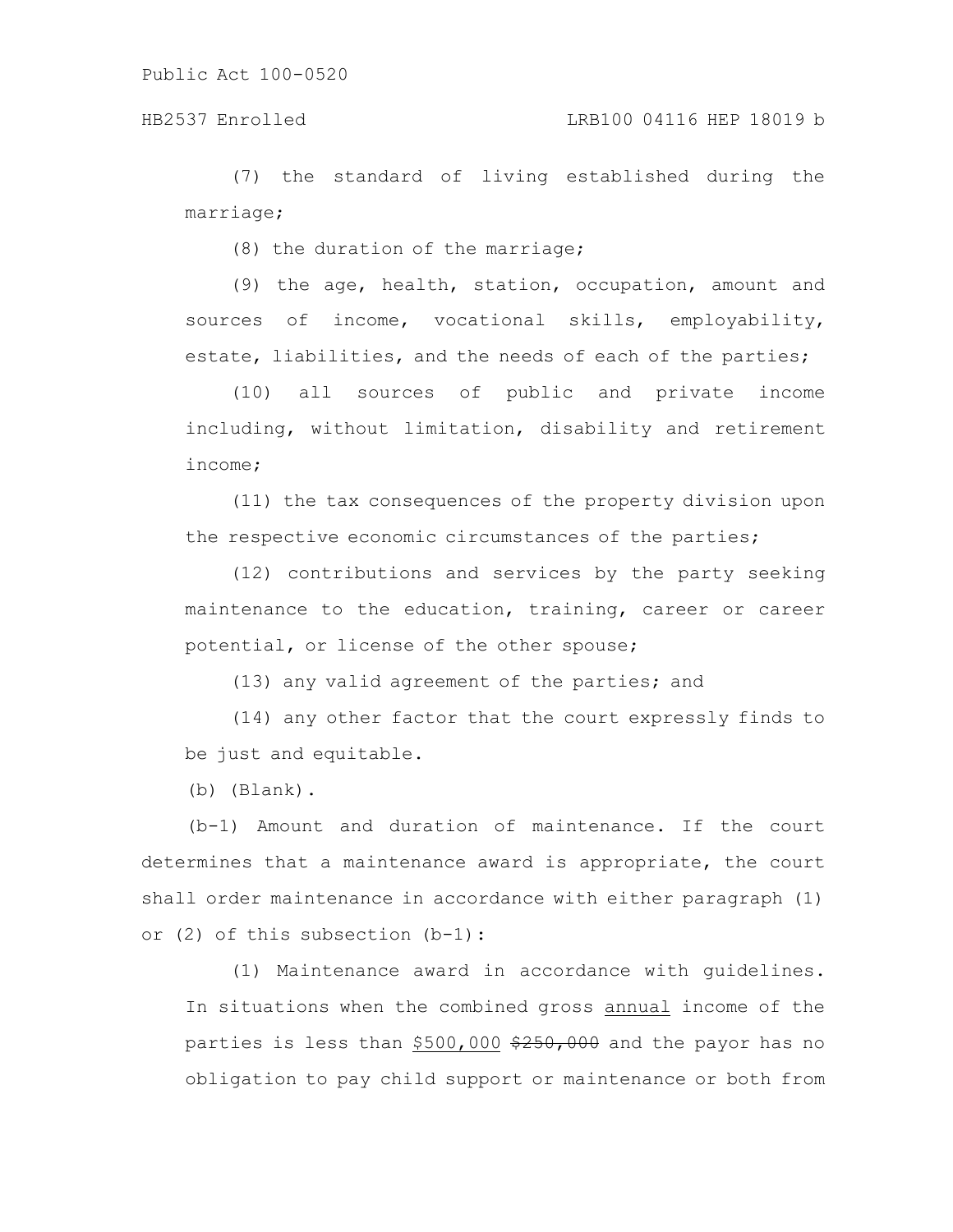a prior relationship, maintenance payable after the date the parties' marriage is dissolved shall be in accordance with subparagraphs (A) and (B) of this paragraph (1), unless the court makes a finding that the application of the guidelines would be inappropriate.

(A) The amount of maintenance under this paragraph (1) shall be calculated by taking 30% of the payor's gross annual income minus 20% of the payee's gross annual income. The amount calculated as maintenance, however, when added to the gross income of the payee, may not result in the payee receiving an amount that is in excess of 40% of the combined gross income of the parties.

(B) The duration of an award under this paragraph (1) shall be calculated by multiplying the length of the marriage at the time the action was commenced by whichever of the following factors applies: less than 5 years (.20); 5 years or more but less than 6 years (.24); 6 years or more but less than 7 years (.28); 7 years or more but less than 8 years (.32); 8 years or more but less than 9 years (.36); 9 years or more but less than 10 years (.40); 10 years or more but less than 11 years (.44); 11 years or more but less than 12 years (.48); 12 years or more but less than 13 years (.52); 13 years or more but less than 14 years (.56); 14 years or more but less than 15 years (.60); 15 years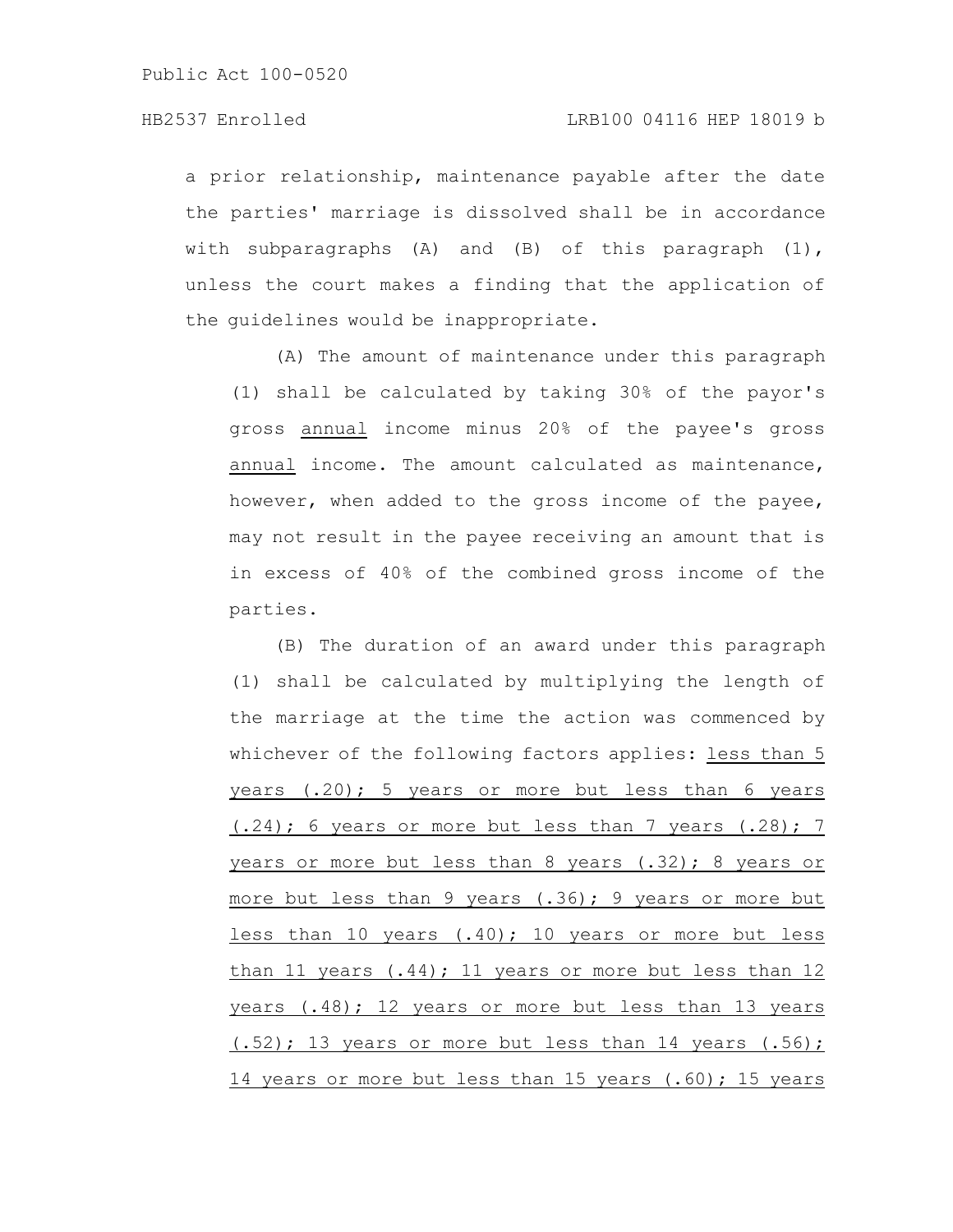or more but less than 16 years (.64); 16 years or more but less than 17 years (.68); 17 years or more but less than 18 years  $(.72)$ ; 18 years or more but less than 19 years (.76); 19 years or more but less than 20 years  $(.80)$ . <del>5 years or less  $(.20)$ ; more than 5 years but</del> less than 10 years (.40); 10 years or more but less than 15 years  $(.60)$ ; or 15 years or more but less than 20 years (.80). For a marriage of 20 or more years, the court, in its discretion, shall order either permanent maintenance or maintenance for a period equal to the length of the marriage or for an indefinite term.

(1.5) In the discretion of the court, any term of temporary maintenance paid by court order pursuant to Section 501 may be a corresponding credit to the duration of maintenance set forth in subparagraph (b-1)(1)(B).

(2) Maintenance award not in accordance with guidelines. Any non-guidelines award of maintenance shall be made after the court's consideration of all relevant factors set forth in subsection (a) of this Section.

(b-2) Findings. In each case involving the issue of maintenance, the court shall make specific findings of fact, as follows:

(1) the court shall state its reasoning for awarding or not awarding maintenance and shall include references to each relevant factor set forth in subsection (a) of this Section; and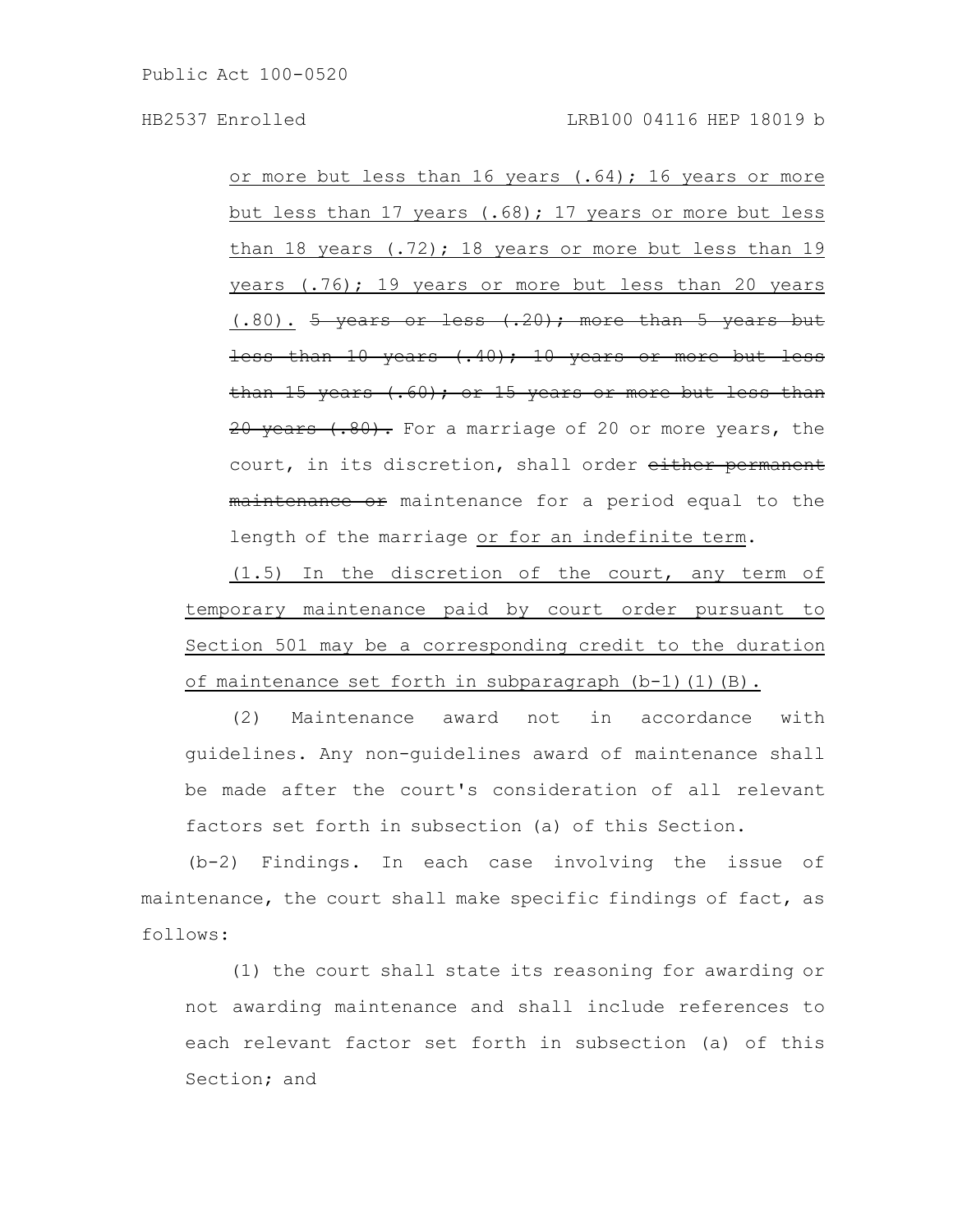# HB2537 Enrolled LRB100 04116 HEP 18019 b

(2) if the court deviates from otherwise applicable guidelines under paragraph (1) of subsection (b-1), it shall state in its findings the amount of maintenance (if determinable) or duration that would have been required under the guidelines and the reasoning for any variance from the guidelines.

(b-3) Gross income. For purposes of this Section, the term "gross income" means all income from all sources, within the scope of that phrase in Section 505 of this Act.

(b-4) Unallocated maintenance. Unless the parties otherwise agree, the court may not order unallocated maintenance and child support in any dissolution judgment or in any post-dissolution order. In its discretion, the court may order unallocated maintenance and child support in any pre-dissolution temporary order.

(b-4.5) Fixed-term maintenance in marriages of less than 10 years. If a court grants maintenance for a fixed period under subsection (a) of this Section at the conclusion of a case commenced before the tenth anniversary of the marriage, the court may also designate the termination of the period during which this maintenance is to be paid as a "permanent termination". The effect of this designation is that maintenance is barred after the ending date of the period during which maintenance is to be paid.

(b-5) Interest on maintenance. Any maintenance obligation including any unallocated maintenance and child support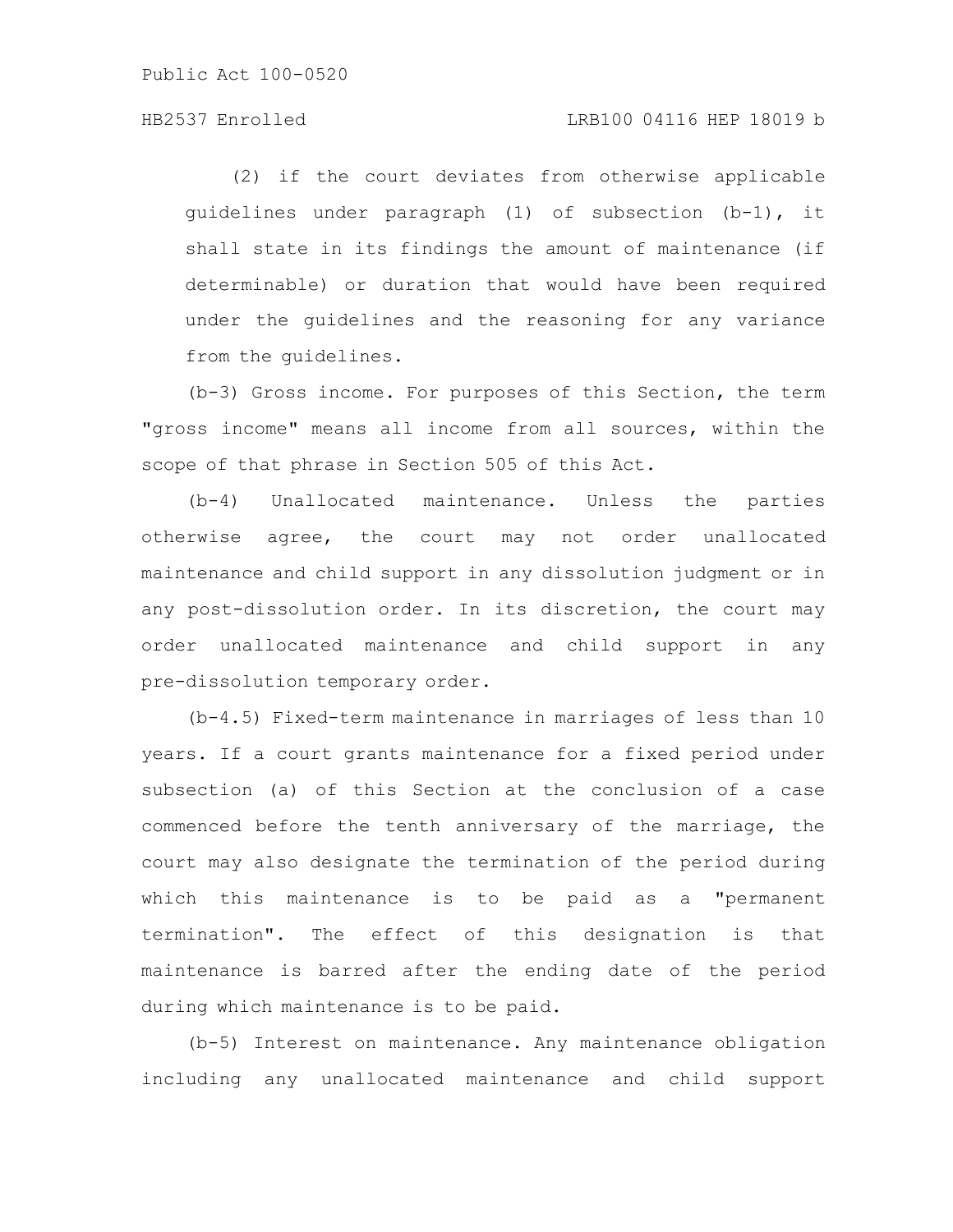obligation, or any portion of any support obligation, that becomes due and remains unpaid shall accrue simple interest as set forth in Section 505 of this Act.

(b-7) Maintenance judgments. Any new or existing maintenance order including any unallocated maintenance and child support order entered by the court under this Section shall be deemed to be a series of judgments against the person obligated to pay support thereunder. Each such judgment to be in the amount of each payment or installment of support and each such judgment to be deemed entered as of the date the corresponding payment or installment becomes due under the terms of the support order, except no judgment shall arise as to any installment coming due after the termination of maintenance as provided by Section 510 of the Illinois Marriage and Dissolution of Marriage Act or the provisions of any order for maintenance. Each such judgment shall have the full force, effect and attributes of any other judgment of this State, including the ability to be enforced. Notwithstanding any other State or local law to the contrary, a lien arises by operation of law against the real and personal property of the obligor for each installment of overdue support owed by the obligor.

(b-8) Upon review of any previously ordered maintenance award, the court may extend maintenance for further review, extend maintenance for a fixed non-modifiable term, extend maintenance for an indefinite term, or permanently terminate maintenance in accordance with subdivision  $(b-1)(1)(A)$  of this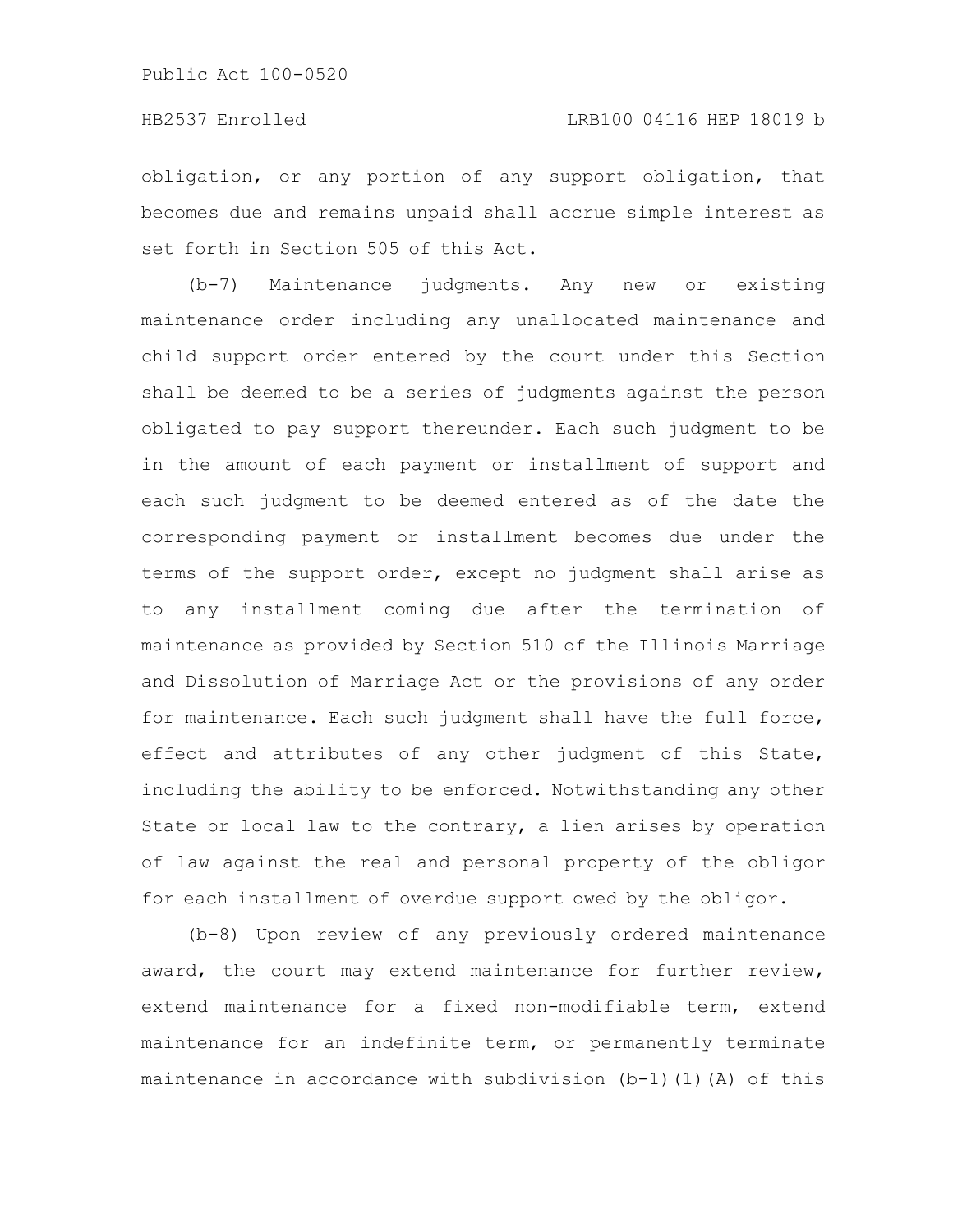Section.

(c) Maintenance during an appeal. The court may grant and enforce the payment of maintenance during the pendency of an appeal as the court shall deem reasonable and proper.

(d) Maintenance during imprisonment. No maintenance shall accrue during the period in which a party is imprisoned for failure to comply with the court's order for the payment of such maintenance.

(e) Fees when maintenance is paid through the clerk. When maintenance is to be paid through the clerk of the court in a county of 1,000,000 inhabitants or less, the order shall direct the obligor to pay to the clerk, in addition to the maintenance payments, all fees imposed by the county board under paragraph (3) of subsection (u) of Section 27.1 of the Clerks of Courts Act. Unless paid in cash or pursuant to an order for withholding, the payment of the fee shall be by a separate instrument from the support payment and shall be made to the order of the Clerk.

(f) Maintenance secured by life insurance. An award ordered by a court upon entry of a dissolution judgment or upon entry of an award of maintenance following a reservation of maintenance in a dissolution judgment may be reasonably secured, in whole or in part, by life insurance on the payor's life on terms as to which the parties agree, or, if they do not agree, on such terms determined by the court, subject to the following: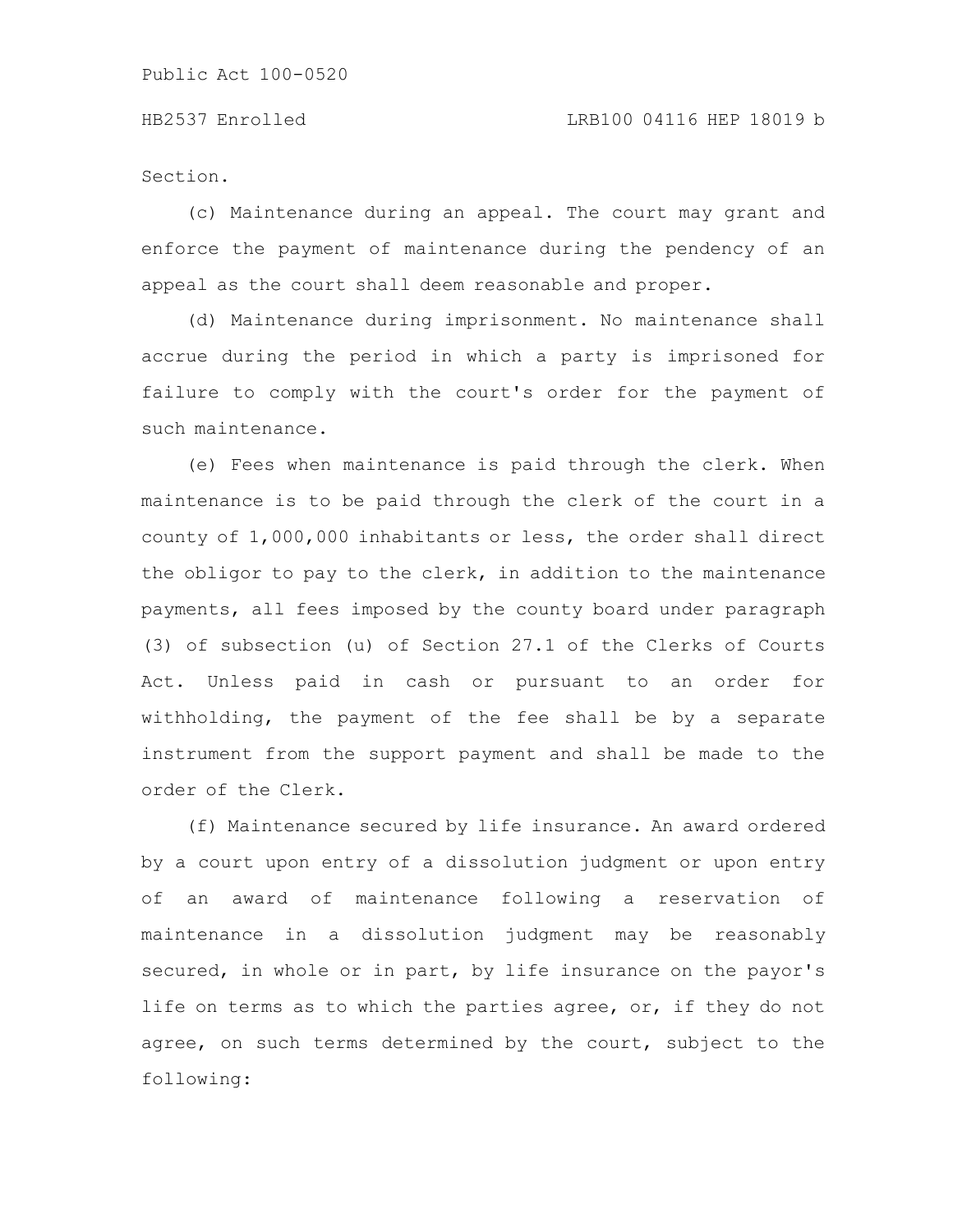## HB2537 Enrolled LRB100 04116 HEP 18019 b

(1) With respect to existing life insurance, provided the court is apprised through evidence, stipulation, or otherwise as to level of death benefits, premium, and other relevant data and makes findings relative thereto, the court may allocate death benefits, the right to assign death benefits, or the obligation for future premium payments between the parties as it deems just.

(2) To the extent the court determines that its award should be secured, in whole or in part, by new life insurance on the payor's life, the court may only order:

(i) that the payor cooperate on all appropriate steps for the payee to obtain such new life insurance; and

(ii) that the payee, at his or her sole option and expense, may obtain such new life insurance on the payor's life up to a maximum level of death benefit coverage, or descending death benefit coverage, as is set by the court, such level not to exceed a reasonable amount in light of the court's award, with the payee or the payee's designee being the beneficiary of such life insurance.

In determining the maximum level of death benefit coverage, the court shall take into account all relevant facts and circumstances, including the impact on access to life insurance by the maintenance payor. If in resolving any issues under paragraph (2) of this subsection (f) a court